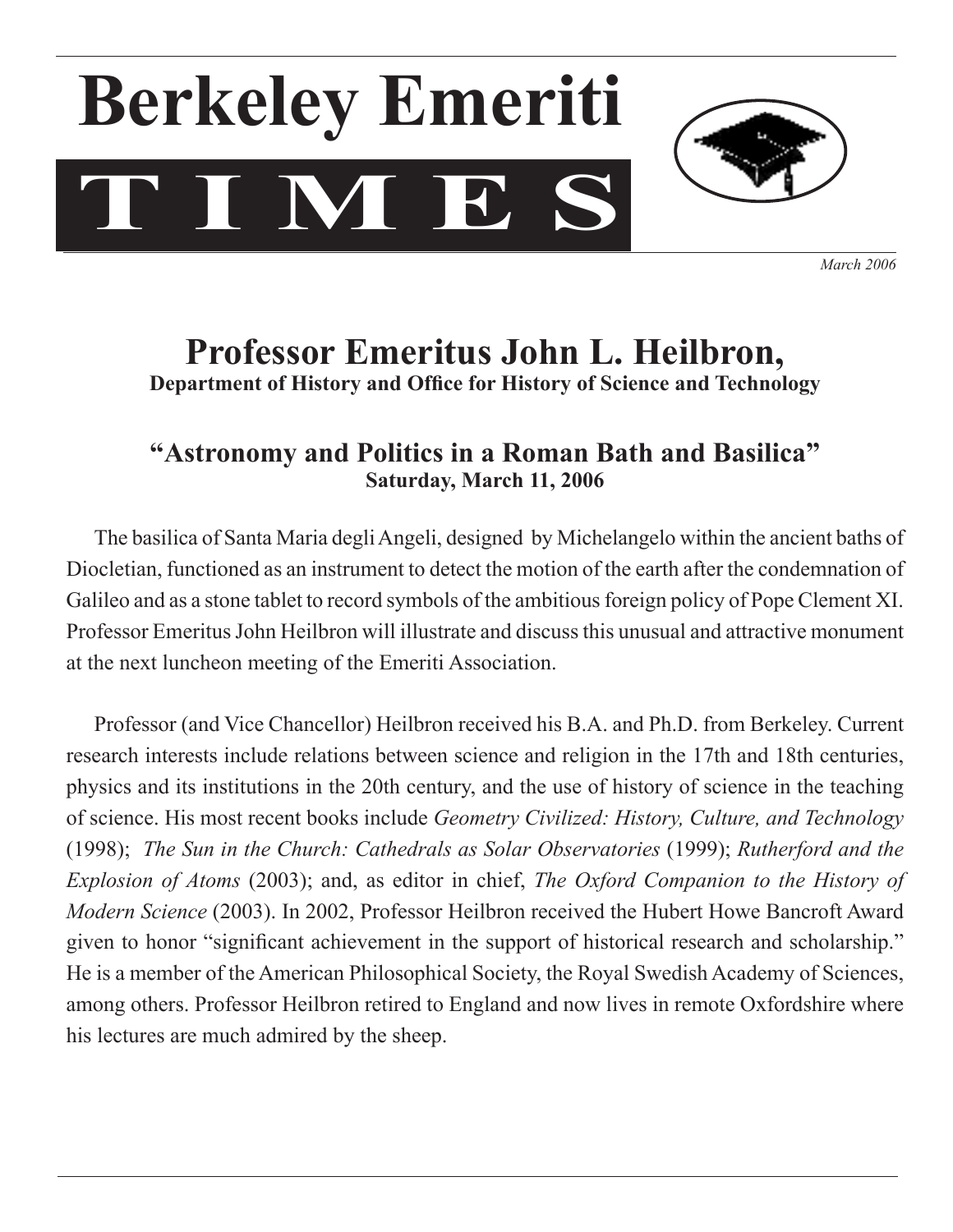#### **UCB EMERITI ASSOCIATION EXECUTIVE COMMITTEE**

#### **2005-2006**

**President** Errol W. Mauchlan **First Vice President** Richard Malkin

**Second Vice President** George Leitmann

**Treasurer**  Lawrence Grossman

**Secretary**  Stephen Diliberto

**Berkeley Emeriti Times Editor** Claude Babcock

> **Members at Large** Paul Mishkin Karl Pister Larry Waldron

**CUCEA Representative** Louise Taylor

**Stewards** Betty Carpenter Sue Cork Mary Dee Vermeulen

#### **Mailing Address**

UC Berkeley Emeriti Association 2 Boalt Hall, # 7200 Berkeley, CA 94720-7200

**UCB Retirement Center**

Shelley Glazer, Executive Director Andre S. Porter, Administrative Specialist

| Office    | <b>UCB</b> Retirement Center<br>2 Boalt Hall, #7200 |
|-----------|-----------------------------------------------------|
|           | Berkeley, CA 94720-7200                             |
| Telephone | 510/642-5461                                        |
| Fax       | 510/643-1460                                        |
| Web site  | thecenter.berkeley.edu                              |
| Email     | emeriti@berkeley.edu                                |



Published before each meeting of the UC Berkeley Emeriti Association: To provide closer networking for members with meeting announcements, meeting reviews, executive committee actions, pertinent campus news, and to reach out to members who cannot attend the meetings. Editor: Claude Babcock Phone: 510/848-3368 Email: cbabcock@berkeley.edu

#### **Pizza is a Vegetable? -- We Have a Problem**

 On Saturday, January 21, 2006, Professor Emerita Janet King of the Department of Nutritional Sciences and Toxicology spoke to the Association on the subject of what makes our children fat and what is to be done about it. Although the subject of childhood obesity is frequently featured in the press, the figures regarding the prevalence of childhood obesity presented by Professor King were staggering. There has been an upsurge in this malady in very recent times.

 The problem is present throughout California and the United States, but is more severe in certain locales and ethnic groups. The highest percentage of overweight children is found in the Latino community, followed in descending order by Native Americans, African-Americans, whites, and Asians.Within theBay area, according to the maps Professor King presented, the lowest rates appear in suburban areas, but everywhere the incidence is alarmingly high. Nationally, in 1991 not a single state showed more than 19% of the population overweight, but by 2004 there were 10 states with more than 20% of the population overweight. By 2040 it is forecast that 90 to 95% of U.S. adults will be overweight. Most alarming is the projection that one of three children born in 2000 will develop diabetes, a very serious lifethreatening disorder. Even today more children die of obesity complications than of gunshot wounds. Obesity increases the incidence of diabetes, heart attacks, and renal and liver complications. The life span of the extra-large generation of today may be less than that of their parents, and for the first time in over 200 years life expectancy in the U.S. may decrease by as much as 13 years.

 Has there been a genetic change in the population? This seems highly unlikely, because it is nearly impossible that an evolutionary event could occur in such a brief interval of time. The really significant factors are increased caloric intake, a higher proportion of rapidly metabolized carbohydrates in the diet, and reduced physical activity.

 Every day about one-third of children eat fast food where the portion size of high-fat and high-sugar foods(burgers, fries and sodas) hasincreased amazingly over recent years. Studies have shown that people tend to eat all that is served to them (even gigantic portions of stale popcorn in movies!) so that caloric intake is bound to increase among fast-food patrons.

 Eating rapidly metabolized carbohydrates, such as sugar and starches, causes blood sugar to rise very rapidly, stimulating insulin production leading to a crash in blood sugar level that then stimulates the appetite in an inexorable cycle.

 The decrease of physical activity is a major contributing factor to childhood obesity. The time spent by children in front of the TV screen now exceeds five hours a day. Surprisingly, playing video games provides even less physical activity than watching television, possibly due to fidgeting while TV watching. Physical education programs in California elementary schools have been cut, and only one of our 50 states requires school PE. The dangers of the street in some urban areas keep children inside their houses after school. Professor King reported a conversation with a Richmond principal who said that children come to school on Monday mornings

*continued, p.3*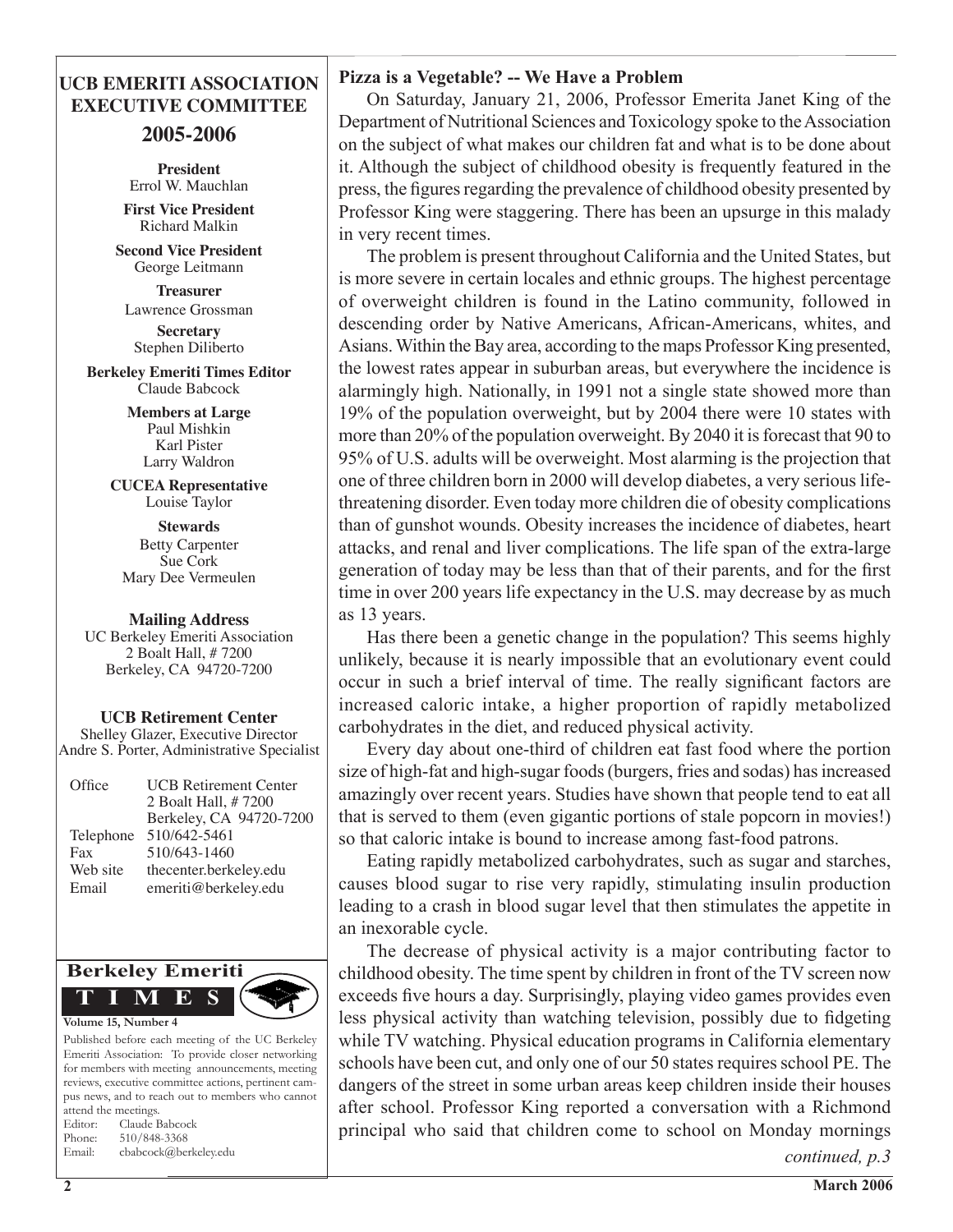#### **We All Dread Mental Decline. There's Hope**

A modest amount of exercise - as few as three sessions a week - may reduce the risk of dementia in people over 65, new research shows.

From a group of 2,581 participants in a health maintenance organization in Seattle, researchers selected 1,740 people over 65 who showed no evidence of mental decline. They interviewed the subjects about their exercise habits, assessed their general health and then traced their progress for an average of about six years, periodically testing their memory and other mental abilities. By the end of the study, published recently in *Annals of Internal Medicine*, 158 had developed some kind of dementia and about 400 had withdrawn from the study or died.

People who exercised more than three times a week developed dementia at a rate of 13 per 1,000 patientyears, compared with 19.7 per 1,000 patient-years for those who exercised less. (A thousand patient-years is the equivalent of 100 patients observed over a period of 10 years.) The authors acknowledge that their data depend on self-reports, which are not always reliable, that they did not measure exercise intensity, and that although they controlled for diet supplement use, smoking, alcohol use, education and other diseases, separate factors may still influence their results.

Dr. Eric B. Larson, director of the Group Health Cooperative's Center for Health Studies in Seattle and the lead author on the paper, said: "It's a robust study. Low levels of exercise cause a 30 to 40 percent reduction in risk for dementia. If someone is starting to decline, it looks like exercise may significantly help."

> From *The New York Times* called to our attention by Susan Irvin-Tripp

#### **…And Now For Some Things Completely Different…**

Elizabeth Farnsworth, special correspondent on the *News Hour with Jim Lehrer*, will discuss her forthcoming documentary, *The Pursuers,* which, follows the investigative work of Judge Juan Guzman and others intent on bringing Pinochet to justice in Chile. Monday, March 6, noon, 370 Dwinelle Hall.

*Dream What We Can Become and Rejoice* by George Elfil Ballis documents California farm workers in the grape fields and in the camps. Ballis, who studied with Dorothea Lange, and is now 80, began his documentation in 1956. The exhibit, which includes video and music runs until May 1 in Room 145, Boalt School of Law. Days and hours seem to change, call 559.855.3710 or www.sunmt.org/dreamboalthall.html.

*Coal Hollow* is an exhibit featuring black-and-white photographs and powerful oral histories chronicling the legacy of coal mining in southern West Virginia taken from the new book by Ken and Melanie Light. It is on display in the Graduate School of Journalism's Photo Gallery at North Gate Hall until April 28.

*Travelogue,* Mark Shaw, growing up in a U.K. military family, had been twice around the world before five. Now traveling with a camera, he explores places tourists seldom venture. In a Laotian hospital he found a workshop where prosthetic limbs are carved from wood for those maimed by land mines. Photos from Cuba and Southeast Asia, ASUC Art Studio Gallery, lower levels of the MLK, Jr. Student Union, off lower Sproul Plaza, run through April 30.

#### *Pizza is a Vegetable?, continued*

unmanageably restless from being confined inside their homes over the weekend.

 Early education of children and their parents regarding diet is an obvious step. This should be done taking into consideration the family's culture. There are ways of reducing the high caloric content of ethnic foods, for example Mexican foods. Illustrating the difficulty of educating some children, Professor King told of asking a 180 pound six-year-old boy (regular fast food patron, six sodas a day) to name his favorite vegetable. His immediate answer: "Pizza!" When the question was modified to name his favorite green vegetable, the answer was the same, because the boy had seen pizza with green peppers on it! Clearly we have a problem.

 *Larry Waldron*